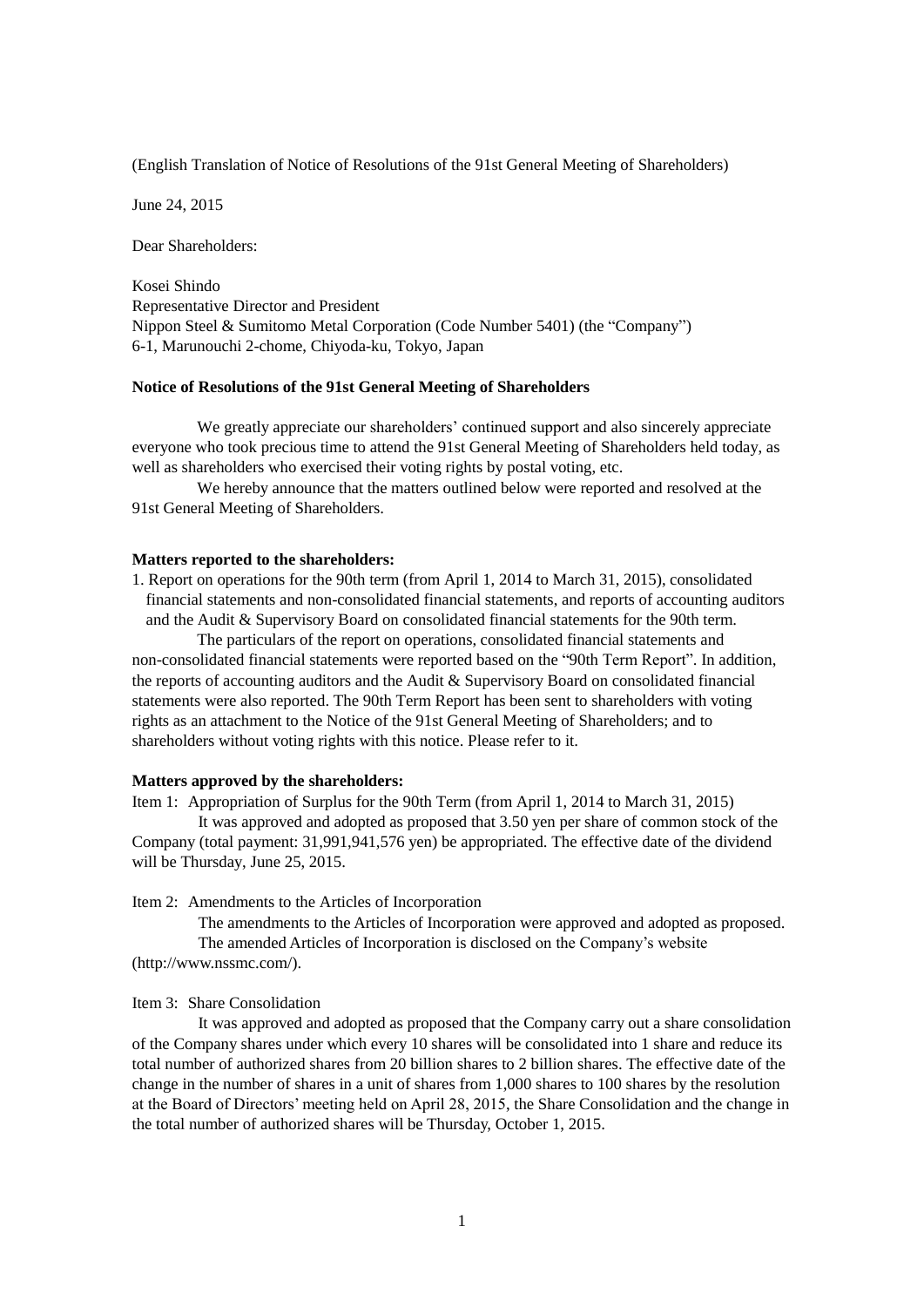## Item 4: Election of Fourteen (14) Directors

The proposal was approved and adopted as proposed. Fourteen (14) Directors, namely, Shoji Muneoka, Kosei Shindo, Shinya Higuchi, Katsuhiko Ota, Akihiro Miyasaka, Kinya Yanagawa, Soichiro Sakuma, Yasumitsu Saeki, Shinji Morinobu, Ritsuya Iwai, Machi Nakata, Shinji Tanimoto, Mutsutake Otsuka and Ichiro Fujisaki were elected and assumed office.

## Item 5: Election of One (1) Audit & Supervisory Board Member

The proposal was approved and adopted as proposed. One (1) Audit & Supervisory Board Member, namely, Yutaka Takeuchi was elected and assumed office.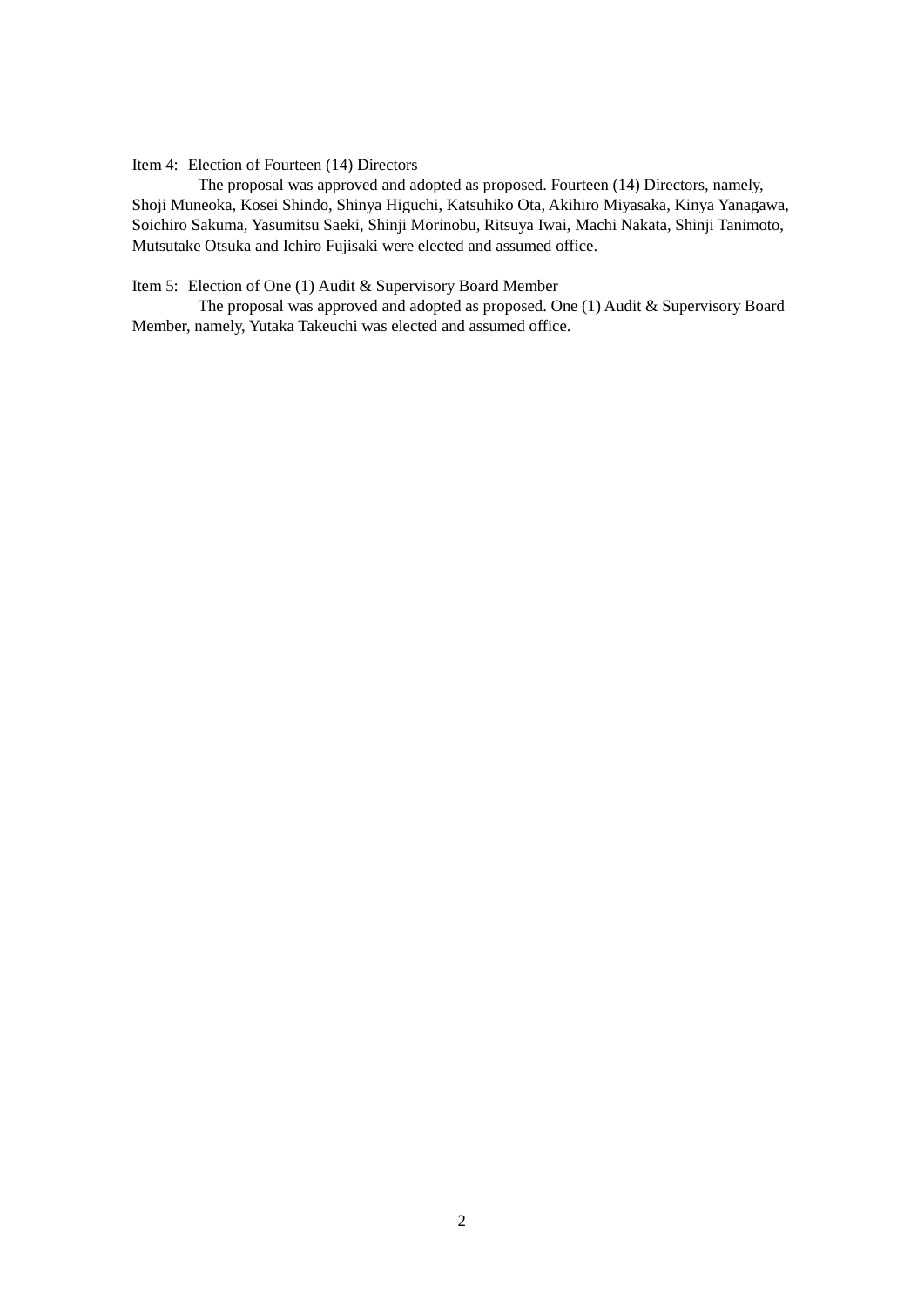[Reference] Directors and Audit & Supervisory Board Members as of June 24, 2015

The lineup of Directors and Audit & Supervisory Board Members as of the conclusion of the Board of Directors meeting held after the 91st General Meeting of Shareholders is as follows:

| (Directors)                                                                  |                  | (Audit & Supervisory Board Members)                    |                    |
|------------------------------------------------------------------------------|------------------|--------------------------------------------------------|--------------------|
| Representative Director and<br>Chairman                                      | Shoji Muneoka    | Senior Audit & Supervisory<br>Board Member (Full-time) | Yutaka Takeuchi    |
| Representative Director and<br>President                                     | Kosei Shindo     | Audit & Supervisory Board<br>Member (Full-time)        | Hirotomo Suetsugu  |
| Representative Director and<br><b>Executive Vice President</b>               | Shinya Higuchi   | Audit & Supervisory Board<br>Member (Full-time)        | Hirohiko Minato    |
| Representative Director and<br><b>Executive Vice President</b>               | Katsuhiko Ota    | Audit & Supervisory Board<br>Member                    | Hirotake Abe       |
|                                                                              |                  | (Outside Audit & Supervisory<br><b>Board Member)</b>   |                    |
| Representative Director and<br><b>Executive Vice President</b>               | Akihiro Miyasaka | Audit & Supervisory Board<br>Member                    | Katsunori Nagayasu |
|                                                                              |                  | (Outside Audit & Supervisory<br><b>Board Member)</b>   |                    |
| Representative Director and<br><b>Executive Vice President</b>               | Kinya Yanagawa   | Audit & Supervisory Board<br>Member                    | Hiroshi Obayashi   |
|                                                                              |                  | (Outside Audit & Supervisory<br><b>Board Member)</b>   |                    |
| Representative Director and<br><b>Executive Vice President</b>               | Soichiro Sakuma  | Audit & Supervisory Board<br>Member                    | Jiro Makino        |
|                                                                              |                  | (Outside Audit & Supervisory<br><b>Board Member)</b>   |                    |
| Managing Director, Member<br>of the Board                                    | Yasumitsu Saeki  |                                                        |                    |
| Managing Director, Member<br>of the Board                                    | Shinji Morinobu  |                                                        |                    |
| Managing Director, Member<br>of the Board                                    | Ritsuya Iwai     |                                                        |                    |
| Managing Director, Member<br>of the Board                                    | Machi Nakata     |                                                        |                    |
| Managing Director, Member<br>of the Board                                    | Shinji Tanimoto  |                                                        |                    |
| Director, Member of the<br>Board                                             | Mutsutake Otsuka |                                                        |                    |
| (Outside Director)<br>Director, Member of the<br>Board<br>(Outside Director) | Ichiro Fujisaki  |                                                        |                    |